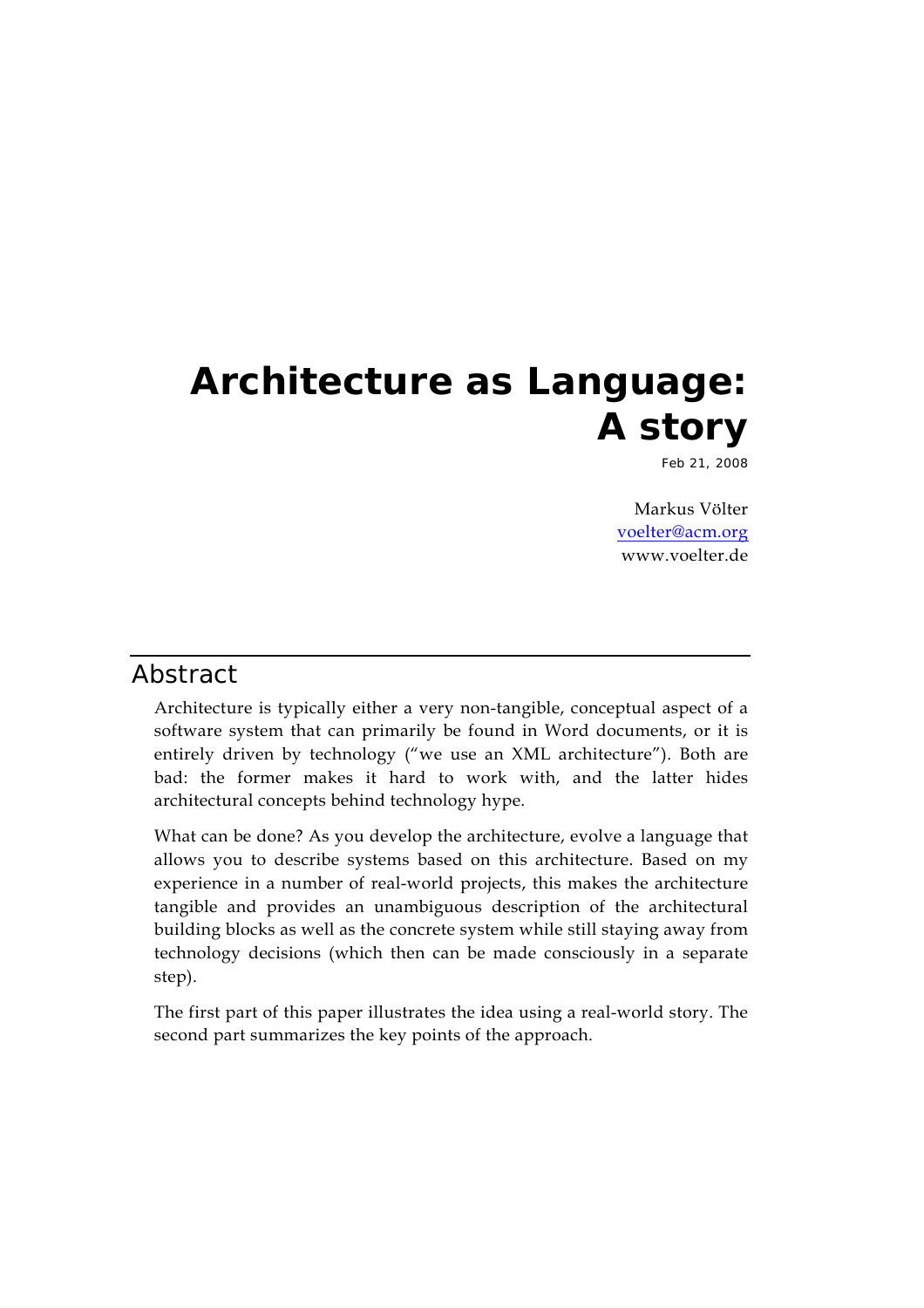# A story

# System Background

So I was with a customer for one of my regular consulting gigs. The customer decided they wanted to build a new flight management system. Airlines use systems like these to track and publish various information about: whether airplanes have landed at a given airport, whether they are late, the technical status of the aircraft, etc. The system also populates the online-tracking system in the internet and information monitors at airports etc. This system is in many ways a typical distributed system, consisting of many machines running different parts of the overall system. There is a central data center to do some of the heavy number crunching, but there's additional machines distributed over relatively large areas.

My customer has been building systems like these for many years and they were planning to introduce a new generation of this system. The new system had to be able to evolve over a 15-20 year timeframe. It was clear from this requirement alone that they needed some kind of technology abstraction, because technology probably goes through 8 hype cycles over 15 – 20 years. Another good reason for abstracting technology is that different parts of the system will be built with different technologies: Java, C++, C#. This is not an untypical requirement for large distributed systems either. Often you use Java technology for the backend, and .NET technology for a Windows frontend.

Because of the distributed nature of the system, it is impossible to update all parts of the system at the same time. This resulted in a requirement for being able to evolve the system piece by piece, in turn resulting in requirements for versioning of the various system components (to make sure component A could still talk to component B after B had been upgraded to a new version).

# The starting point

When I arrived at the project, they had already decided that the backbone of the system would be a messaging infrastructure (which is a good decision for this kind of system) and they were evaluating different messaging backbones for performance and throughput. They had also already decided they would go with a system-wide business object model to describe the data the system works with (this is actually not a very good decision for systems like these, but it's not important to the punch line of this story).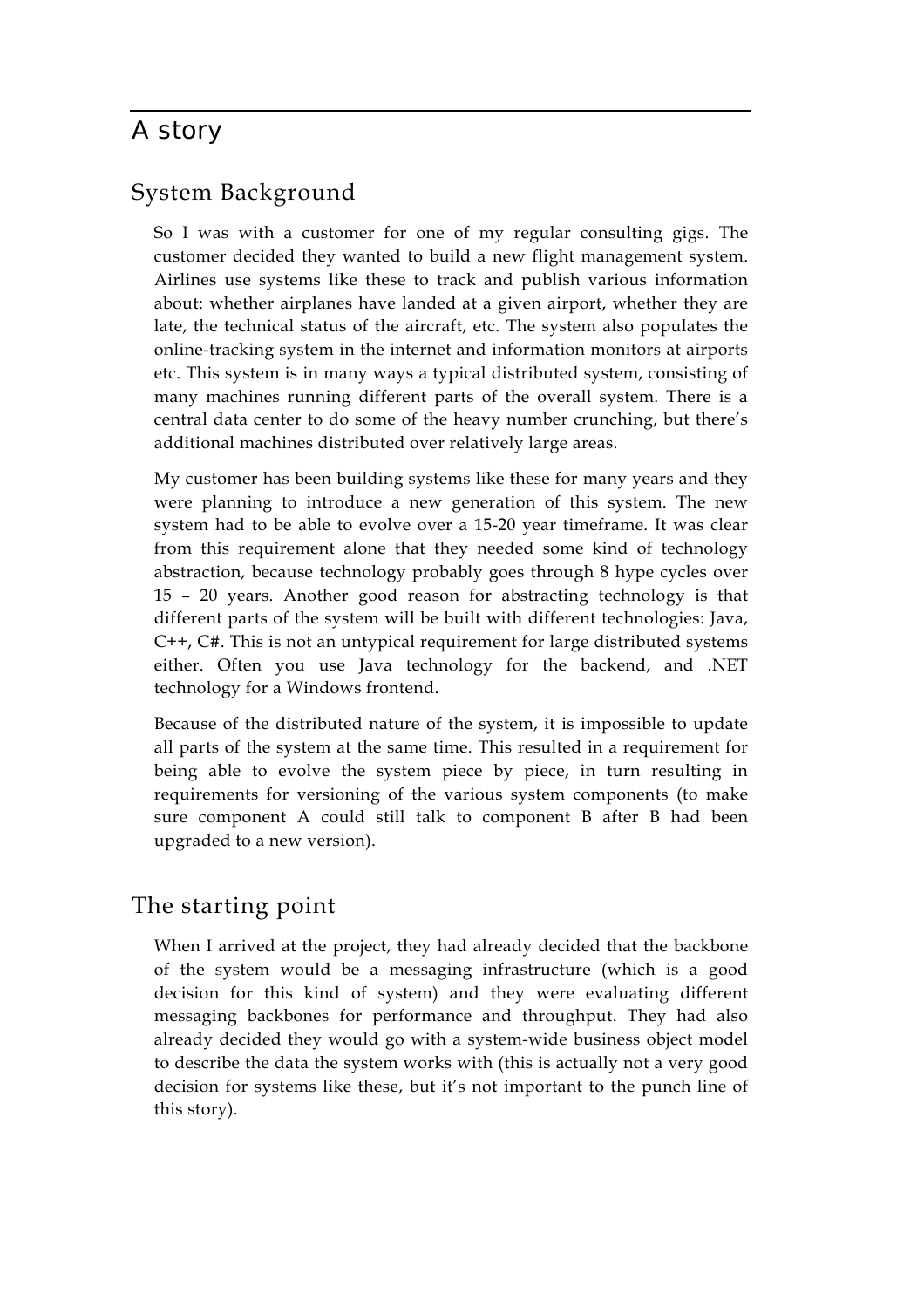So when I arrived they briefed me about all the details of the system and the architectural decisions they had already made, and then basically asked me whether all this makes sense. It turned out quickly that, while they knew many of the requirements and had made pinpoint decisions about certain architectural aspects, they didn't have what I'd call a *consistent architecture*: a definition of the building blocks (types of things) from which the actual system will be built. They had no *language* to talk about the system.

This is actually a very common observation when I arrive in projects to help out. And of course this is something which I think is a *huge* problem: if you don't know the *kinds of things* from which your system will be composed it is very hard to actually talk about, describe, and of course build the system consistently. You need to define a language.

#### Background: What is a language?

You know you have a consistent architecture when you have a *language* to talk about the system from an architectural perspective1. So what is a language? Obviously, it is first and foremost a set of well-defined terms. *Well defined* means primarily that all stakeholders agree on the meaning of the terms. If you look at languages form an informal point of view, terms and their meaning are probably already enough to define *language*.

However – and that might come as a surprise here – I am advocating a *formal* language for architecture description2. To define a formal language, you need more than terms and meaning. You need a grammar on how to build "sentences" (or models) from those terms, and you need a concrete syntax to express them3.

Using a formal language for describing your architecture provides several benefits that will become clear from the rest of the story. I will also recap toward the end of this paper section.

## Developing a Language for describing architecture

So let's continue our story. My customer and I agreed that it might be worthwhile to spend a day going through some technical requirements and build a formal language for an architecture that could realize those

 $\overline{a}$ 

<sup>1</sup> Eric Evans talks about a domain language that provides a language for the domain, for the business functionality of the system. This is of course also important, but in this paper I talk about a language for the architecture.

<sup>2</sup> No, I am not talking about ADLs or UML. Read on.

<sup>&</sup>lt;sup>3</sup> You also need some kind of tool for writing sentences in the language. More on that later.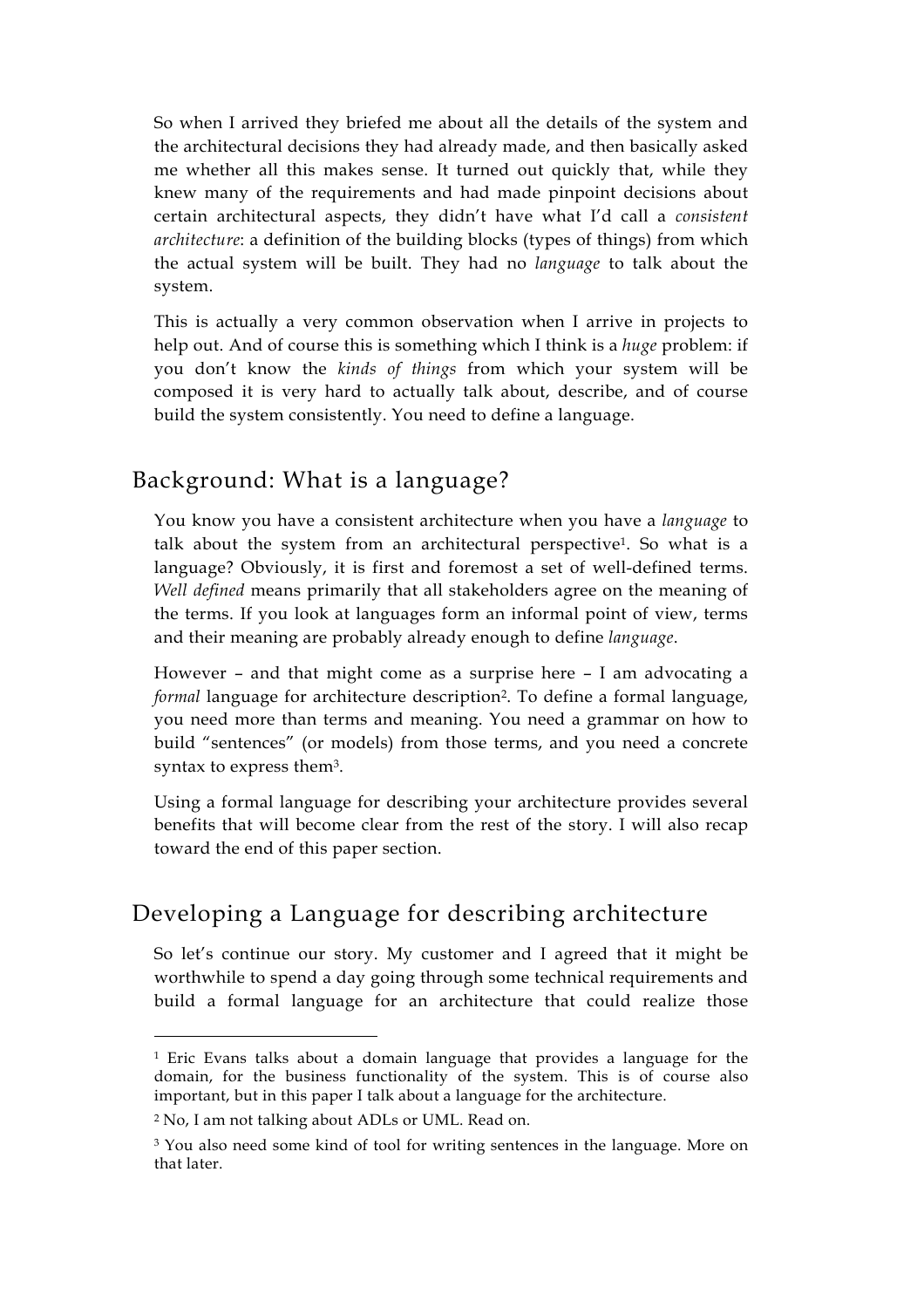requirements. We would actually build the grammar, some constraints and an editor (using oAW's Xtext tool) as we discussed the architecture.

#### Getting Started

We started with the notion of a component. At that point the notion of components is defined relatively loosely. It's simply the smallest architecturally relevant building block, a piece of encapsulated application functionality. We also assumed that components can be instantiated, making components the architectural equivalent to classes in OO programming. So here's an initial example model we built based on the initial grammar we defined:

```
component DelayCalculator {} 
component InfoScreen {} 
component AircraftModule {}
```
Note how we did two things here: we defined that the concept of a *component* exists (making a component a building block for the system we're about to build) and we also decided (preliminarily) that there are the three components *DelayCalculator*, *InfoScreen* and *AircraftModule*. We refer to the set of building blocks for an architecture as the *conceptual architecture* and to the set of concrete exemplars of those building blocks as the *application architecture4.*

#### Interfaces

 $\ddot{\phantom{a}}$ 

Of course the above notion of a component is more or less useless because components cannot interact. It is clear from the domain that the *DelayCalculator* would have to receive information from the *AircraftModules*, calculate the delay status for flights, and then forward the results to *InfoScreens*. We knew that they would somehow exchange messages (remember: the messaging decision had already been made). But we decided to not introduce messages yet, but rather abstract a set of related messages into interfaces5.

```
component DelayCalculator implements IDelayCalculator {} 
component InfoScreen implements IInfoScreen {} 
component AircraftModule implements IAircraftModule {} 
interface IDelayCalculator {} 
interface IInfoScreen {} 
interface IAircraftModule {}
```
The above code, we realized, looks quite a bit like Java code. This is not surprising, since my customer had a Java background and the primary

<sup>4</sup> This also hints at the fact that this approach is especially suitable for large systems, product lines and platforms.

<sup>5</sup> Coming up with the concrete set of components, their responsibilities, and consequently, their interfaces is not necessarily trivial either. Techniques like CRC cards can help here.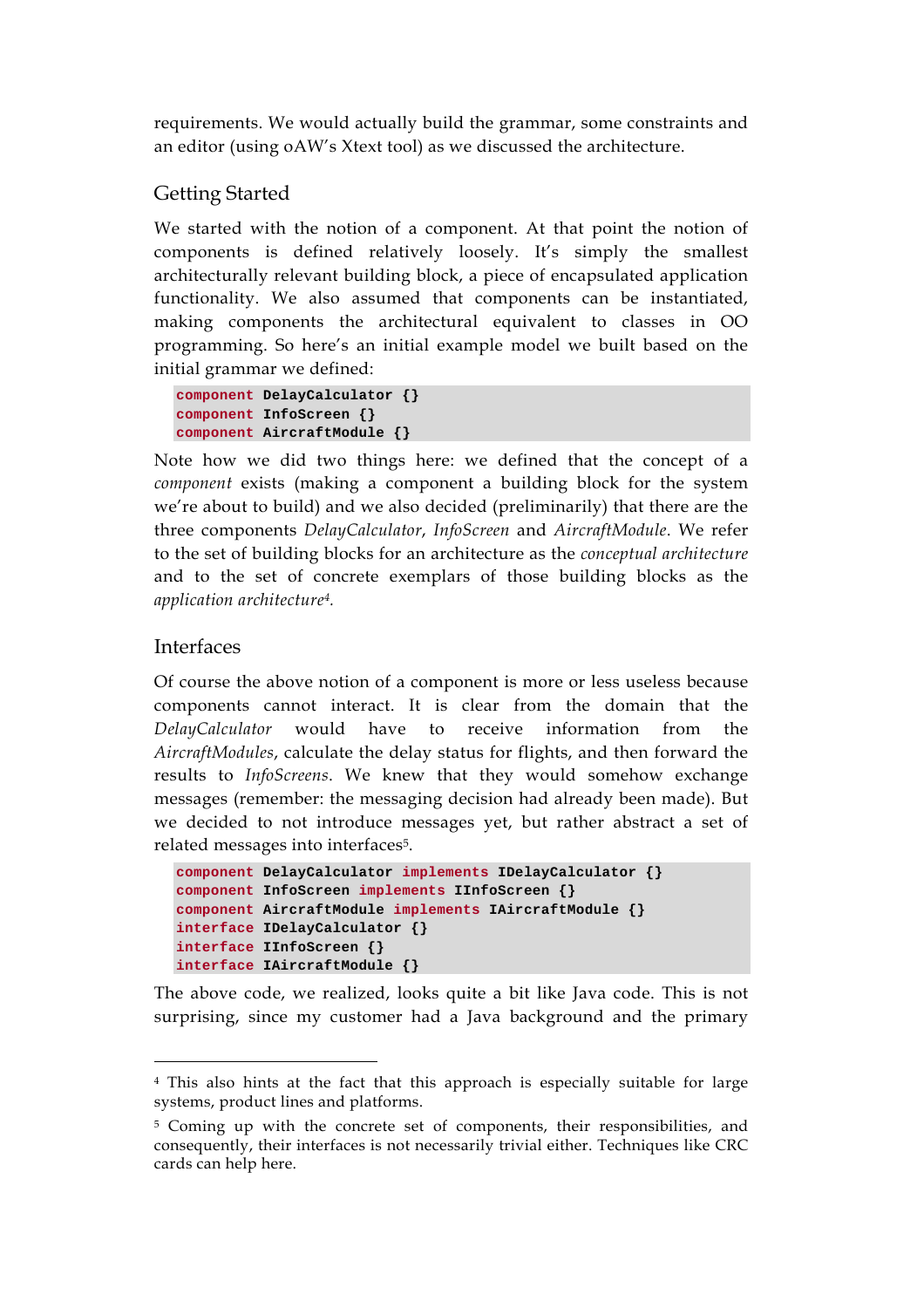target language for the system was Java. It is therefore likely that the wellknown concepts from the language they were used to working with trickle into our own languages. However, we quickly noticed that this is not very useful: we could not express that a component *uses* a certain interface (as opposed to providing it). Knowing about the interface requirements of a component is important, because we want to be able to understand (and later: analyze with a tool) the dependencies a component has. This is important for any system, but especially important for the versioning requirement.

So we changed the grammar somewhat, supporting the following expressions:

```
component DelayCalculator { 
  provides IDelayCalculator 
  requires IInfoScreen 
} 
component InfoScreen { 
  provides IInfoScreen 
} 
component AircraftModule { 
 provides IAircraftModule 
  requires IDelayCalculator 
} 
interface IDelayCalculator {} 
interface IInfoScreen {} 
interface IAircraftModule {}
```
#### Describing Systems

We then looked at how those components would be used. It became clear very quickly that the components needed to be instantiatable. Obviously, there are many aircraft, each of them running an *AircraftModule* component, and there are even more *InfoScreens*. It was not entirely clear whether we'd have many *DelayCalculators* or not, but we decided to postpone this discussion and go with the instantiation idea.

So we need to be able to express instances of components.

```
instance screen1: InfoScreen 
instance screen2: InfoScreen 
…
```
We were then discussing how to "wire" the system: how to express that a certain *InfoScreen* talks to a certain *DelayCalculator*? Somehow we would have to express a relationship between instances. The types, respectively, already had "compatible" interfaces, a *DelayCalculator* could talk to an *InfoScreen*. But this "talk to" relationship was hard to grasp as of yet. We also noticed that *one DelayCalculator* instance typically talks to *many InfoScreen* instances. So cardinalities had to get into the language, somehow.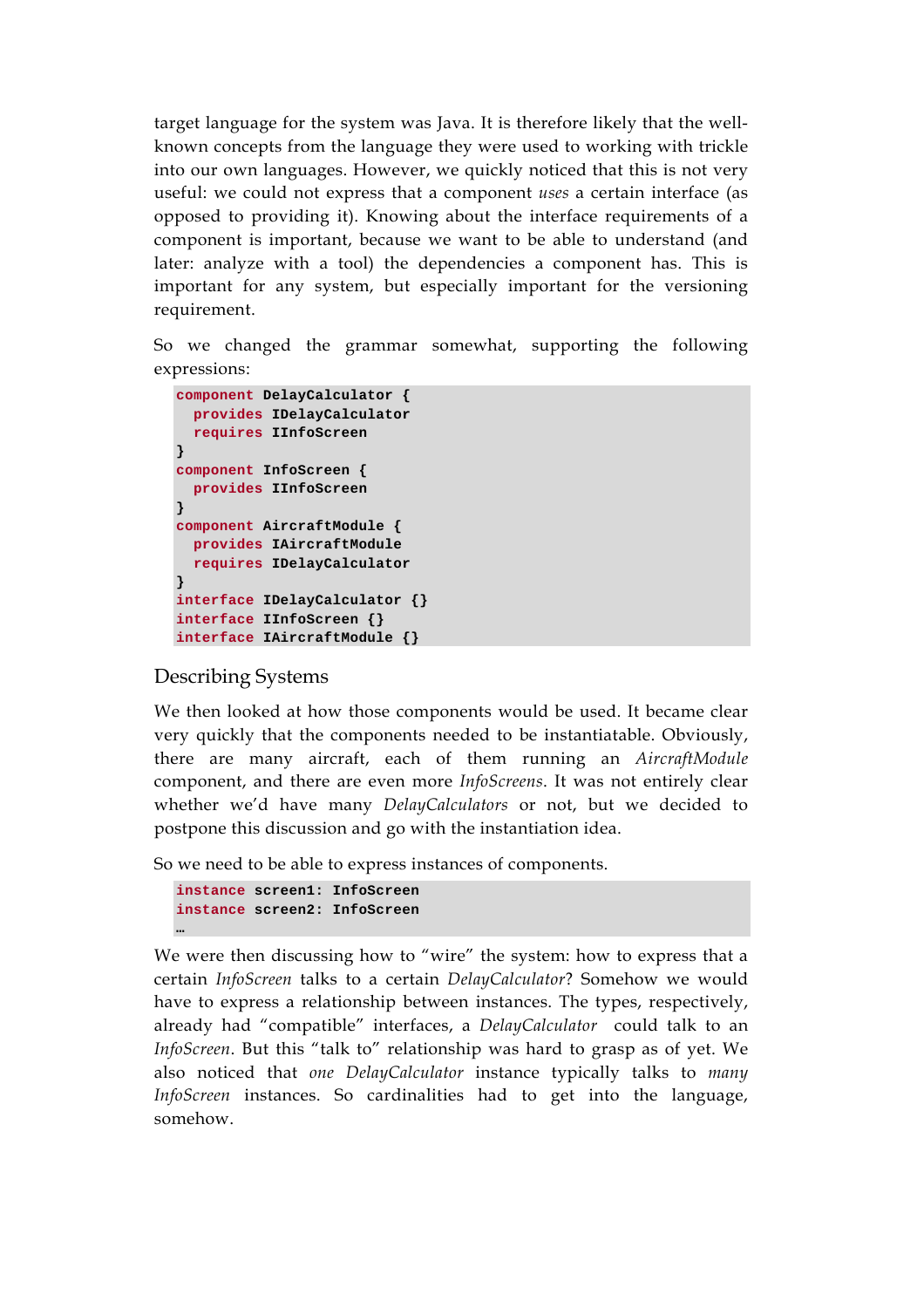After some tinkering around, I introduced the concept of *ports* (this is actually a well-known concept in component technology and also UML, but was relatively new to my customer). A port is a communication endpoint defined on a component type that is instantiated whenever the owning component is instantiated. So we refactored the component description language to allow us to express the following. Ports are defined with the *provides* and *requires* keywords, followed by the port name and cardinality, a colon, and the port's associated interface.

```
component DelayCalculator { 
   provides default: IDelayCalculator 
  requires screens[0..n]: IInfoScreen 
} 
component InfoScreen { 
 provides default: IInfoScreen 
} 
component AircraftModule { 
   provides default: IAircraftModule 
   requires calculator[1]: IDelayCalculator 
}
```
The above model expresses that any *DelayCalculator* instances has a connection to *many InfoScreens*. From the perspective of the *DelayCalculator* implementation code, this set of *InfoScreens* can be addressed via the *screens* port. The *AircraftModule* has to talk to *exactly one DelayCalculator,* which is what the *[1]* expresses.

This new notion of interfaces inspired my customers to change the *IDelayCalculator*, because they noticed that there should be different interfaces (and hence, ports) for different communication partners. We changed the application architecture to this:

```
component DelayCalculator { 
   provides aircraft: IAircraftStatus 
   provides managementConsole: IManagementConsole 
  requires screens[0..n]: IInfoScreen 
} 
component Manager { 
 requires backend[1]: IManagementConsole 
} 
component InfoScreen { 
 provides default: IInfoScreen 
} 
component AircraftModule { 
   requires calculator[1]: IAircraftStatus 
}
```
Notice how the introduction of ports led to a better application architecture, because we now have role-specific interfaces (*IAircraftStatus*, *IManagementConsole*).

Now that we had ports, we could *name* communication endpoints. This allowed us to easily describe systems: connected instances of components. Note the new *connect* construct.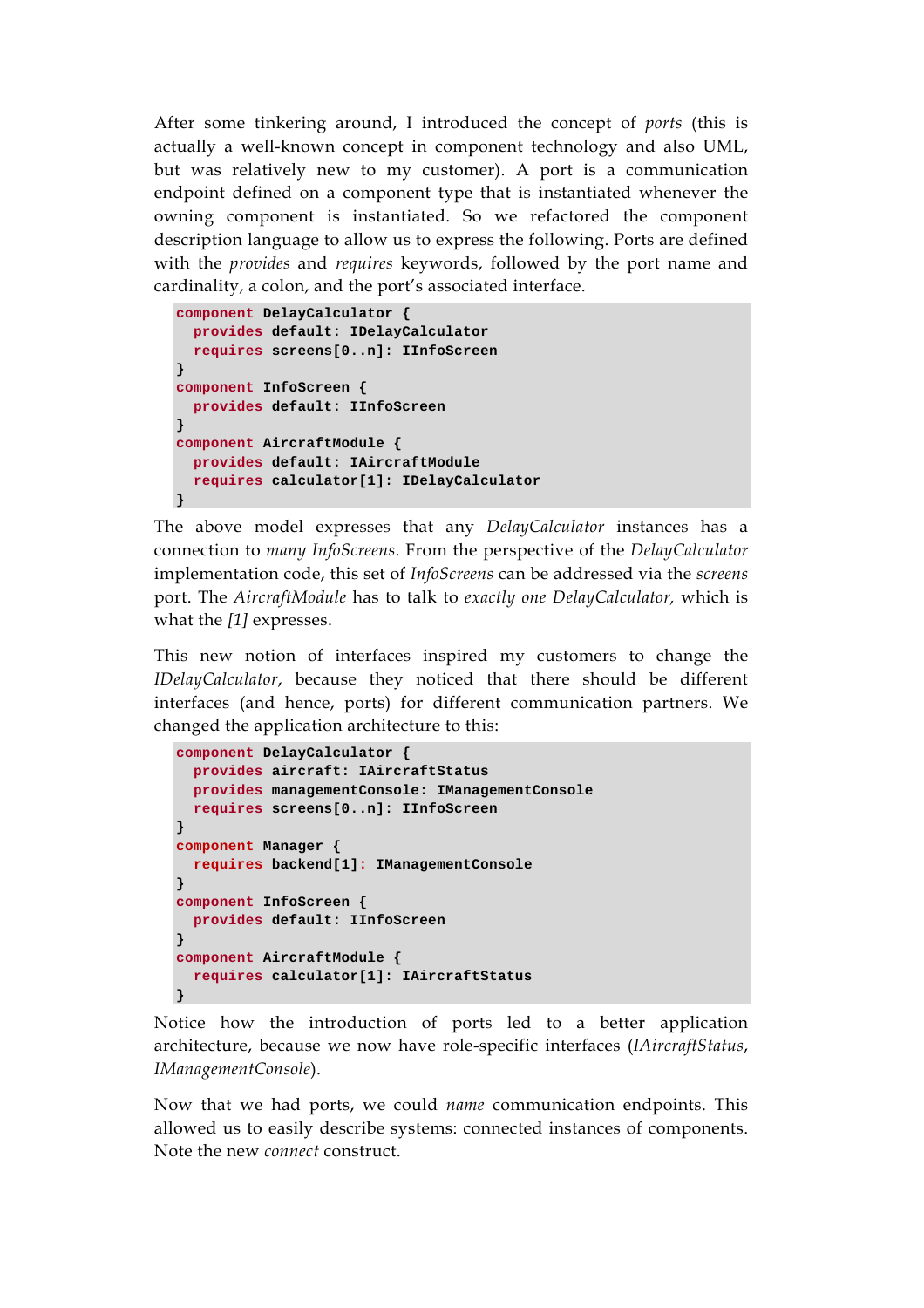```
instance dc: DelayCalculator 
instance screen1: InfoScreen 
instance screen2: InfoScreen 
connect dc.screens to (screen1.default, screen2.default)
```
#### Keeping the Overview

Of course at some point it became clear that in order to not get lost in all the components, instances and connectors we need to introduce some kind of namespace concept. And of course we can distribute things to different files (the tool support makes sure that *go to definition* and *find references* still works).

```
namespace com.mycompany { 
   namespace datacenter { 
     component DelayCalculator { 
       provides aircraft: IAircraftStatus 
       provides managementConsole: IManagementConsole 
       requires screens[0..n]: IInfoScreen 
     } 
     component Manager { 
       requires backend[1]: IManagementConsole 
     } 
   } 
   namespace mobile { 
     component InfoScreen { 
       provides default: IInfoScreen 
     } 
     component AircraftModule { 
       requires calculator[1]: IAircraftStatus 
 } 
   } 
}
```
Of course it is a good idea to keep component and interface definition (essentially: type definitions) separate from system definitions (connected instances), so here we define a system:

```
namespace com.mycompany.test { 
   system testSystem { 
     instance dc: DelayCalculator 
    instance screen1: InfoScreen 
    instance screen2: InfoScreen 
     connect dc.screens to (screen1.default, screen2.default) 
   } 
}
```
Of course in a real system, the *DelayCalculator* would have to dynamically discover all the available *InfoScreens* at runtime. There is not much point in manually describing those connections. So, here we go. We specify a query that is executed at runtime against some kind of naming/trader/lookup/registry infrastructure. It is reexecuted every 60 seconds to find *InfoScreens* that had just come online.

```
namespace com.mycompany.production { 
  instance dc: DelayCalculator
```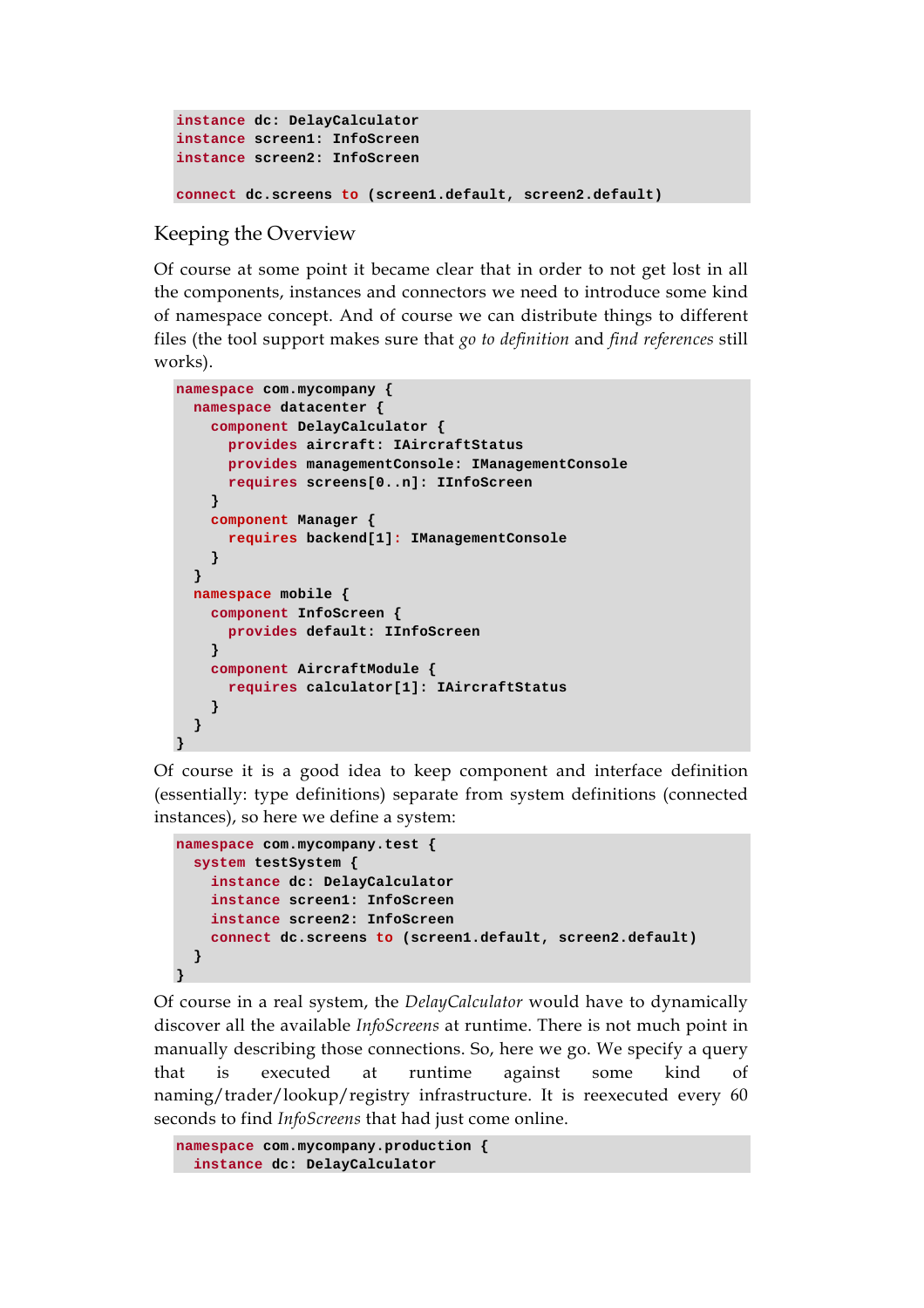```
 // InfoScreen instances are created and 
   // started in other configurations 
   dynamic connect dc.screens every 60 query { 
     type = IInfoScreen 
     status = active 
   } 
}
```
A similar approach can be used to realize load balancing or fault tolerance. A static connector can point to a primary as well as a backup instance. Or a dynamic query can be reexecuted when the currently used system becomes unavailable.

To support registration of instances, we add additional syntax to their definition. A *registered* instance automatically registers itself with the registry, using its name (qualified through the namespace) and all provided interfaces. Additional parameters can be specified, the following example registers a primary and a backup instance for the *DelayCalculator*.

```
namespace com.mycompany.datacenter { 
   registered instance dc1: DelayCalculator { 
     registration parameters {role = primary} 
   } 
   registered instance dc2: DelayCalculator { 
    registration parameters {role = backup} 
   } 
}
```
#### Interfaces, Part II

Until now we didn't really define what an interface was. We knew that we'd like to build the system based on a messaging infrastructure, so it was clear that an interface had to be defined as a collection of messages. Here's our first idea: a collection of messages, where each message has a name and a list of typed parameters.

```
interface IInfoScreen { 
   message expectedAircraftArrivalUpdate(id: ID, time: Time) 
   message flightCancelled(flightID: ID) 
 … 
}
```
Of course this also requires the ability to define data structures. So we added that:

```
typedef long ID
struct Time { 
   hour: int 
   min: int 
   seconds: int 
}
```
Now, after discussing this interface thing for a while, we noticed that it's not enough to simply define an interface as a set of messages. The minimal thing we want to do is to be able to define the direction of a message: does it flow *in* or *out* of the port? More generally, which kinds of message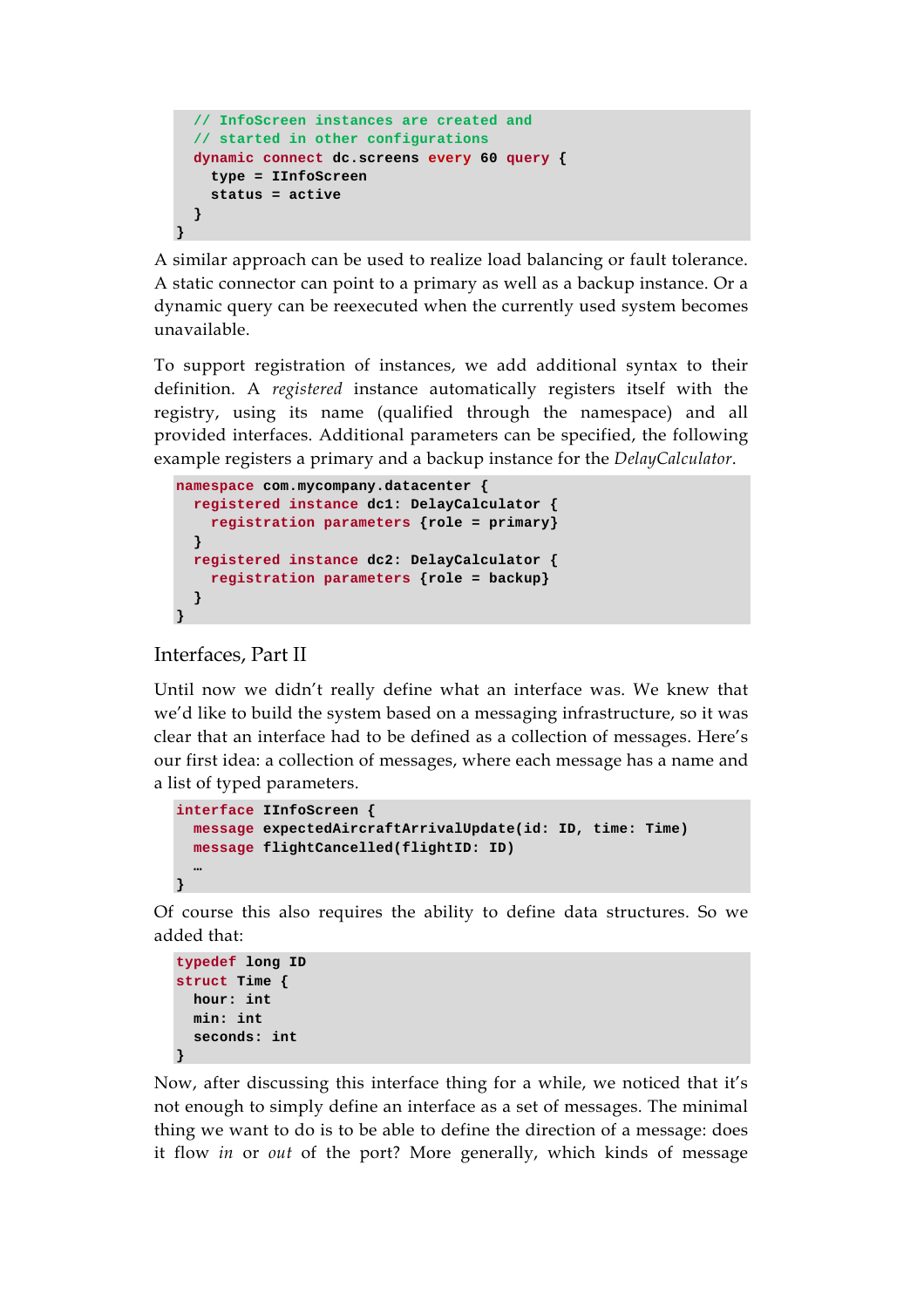interaction patterns are there? We identified several, here are examples of *oneway* and *request-reply*:

```
interface IAircraftStatus { 
   oneway message reportPosition(aircraft: ID, pos: Position ) 
   request-reply message reportProblem { 
    request (aircraft: ID, problem: Problem, comment: String) 
    reply (repairProcedure: ID) 
   } 
}
```
Is it really messages?

We talked a long time about various message interaction patterns. After a while it turned out that one of the core use cases for messages is to push status updates of various assets out to various interested parties. For example, if a flight is delayed because of a technical problem with an aircraft, then this information has to be pushed out to all the *InfoScreens* in the system. We prototyped several of the messages necessary for "broadcasting" complete updates of a certain status item, incremental updates, invalidations, etc.

And at some point it hit us: We were working with the wrong abstraction! While messaging is a suitable transport abstraction for these things, we're really talking about *replicated data structures*. It basically works the same way for all of those structures:

- you define a data structure (such as *FlightInfo*).
- The system than keeps track of a collection of such data structures
- This collection is updated by a few components and typically read by many other components
- The update strategies from publisher to receiver always included full update of all items in the collection, incremental updates of just one or several items, invalidations, etc.

Of course, once we understood that in addition to messages there's this additional core abstraction in the system, we added this to our architecture language and were able to write something like the following. We define data structures and replicated items. Components can then publish or consume those replicated data structures.

```
struct FlightInfo { 
   from: Airport 
   to: Airport 
   scheduled: Time 
   expected: Time 
 … 
} 
replicated singleton flights { 
 flights: FlightInfo[]
```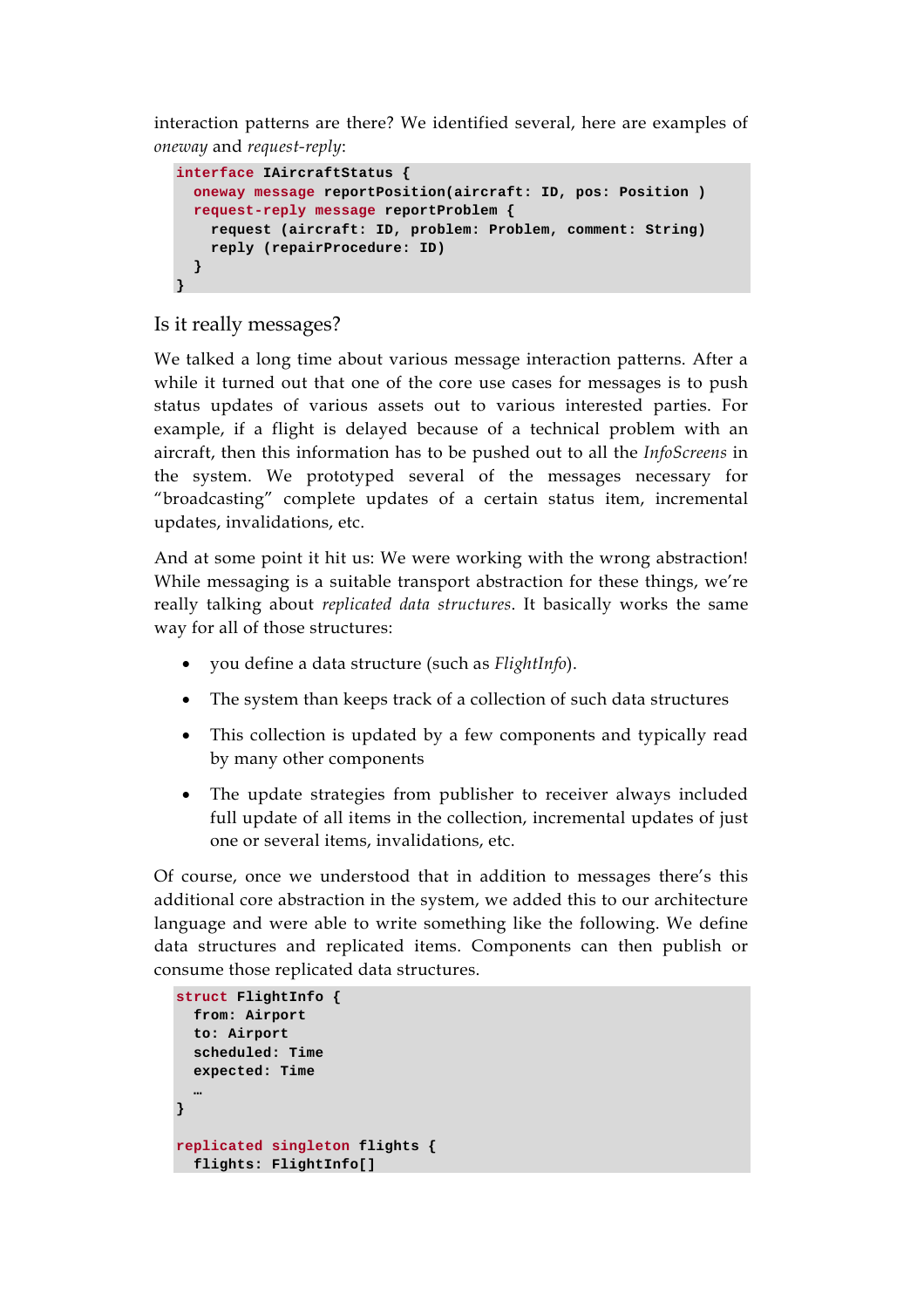```
} 
component DelayCalculator { 
   publishes flights 
} 
component InfoScreen { 
   consumes flights 
}
```
This is of course much more concise compared to a description based on messages. The system can automatically derive the kinds of messages needed for full update, incremental update, invalidation, etc. This description also much clearer reflects the actual architectural intent: this description expresses better *what* we want to do (replicate state) compared to a lower level description of *how* we want to do it (sending around state update messages).

Of course it does not stop there. Now that we have state replication as a first class citizen, we can add more information to its specification:

```
component DelayCalculator { 
   publishes flights { publication = onchange } 
} 
component InfoScreen { 
   consumes flights { init = all update = every(60) } 
}
```
We describe that the publisher publishes the replicated data whenever something changes in the underlying data structure. However, the *InfoScreen* only needs an update every 60 seconds (as well as a full load of data when it is started up). Based on that information we can derive all the required messages and also an update schedule for the participants.

#### More?

During the rest of the discussions we identified several other architectural aspects and we added language abstractions for them:

- To support versioning, we added ways of specifying that a component should act as a new version (replacement) of an existing component. The tooling would ensure "plug in compatibility".
- To be able to express semantics of messages and their effects on system state we introduced pre- and postconditions. We also extended the notion of components to optionally be stateful.
- Finally, we added configuration parameters to components. Components specify the parameters, and component instances have to specify values for them.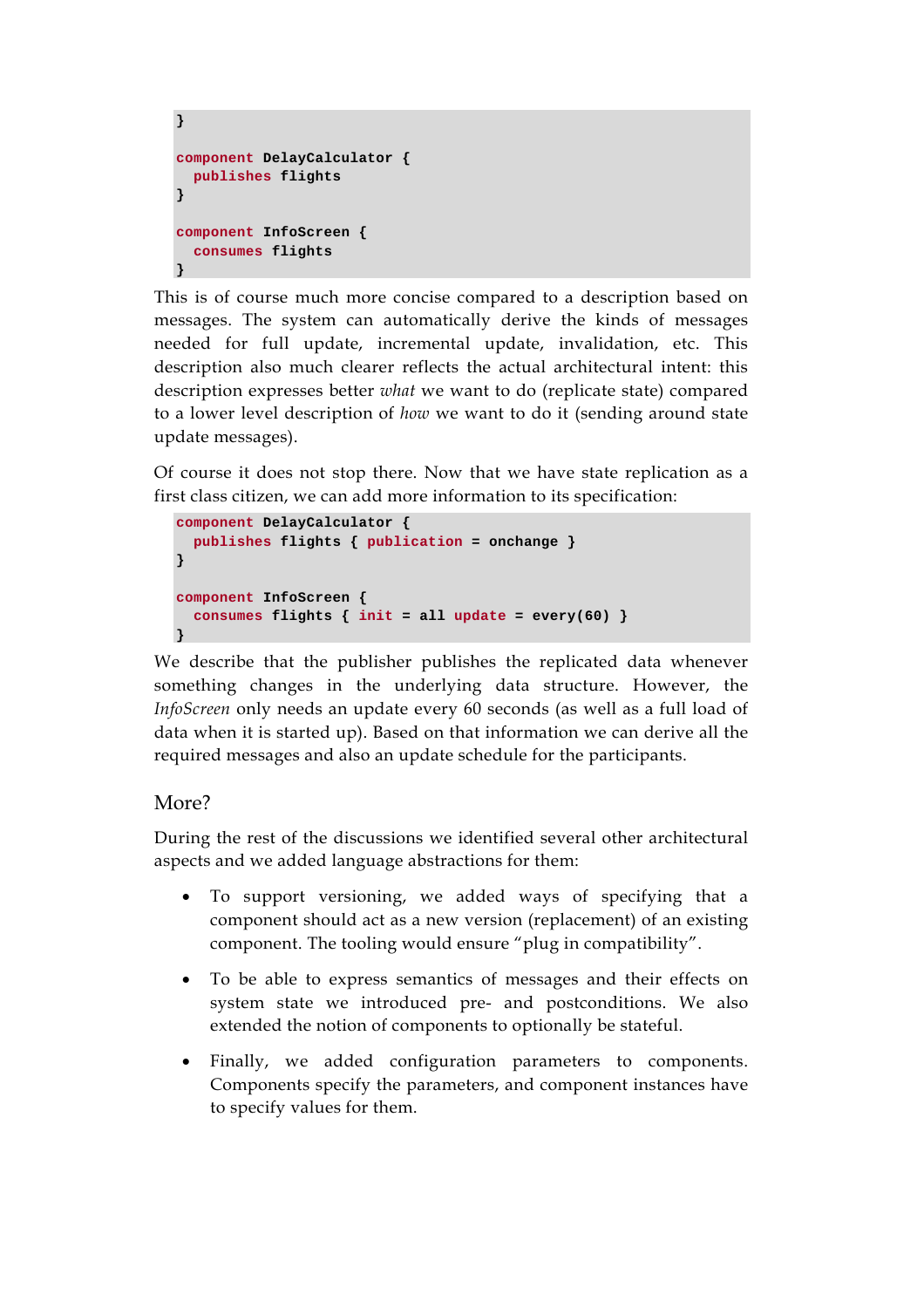#### Conclusion

Using the approach, we were able to quickly get a grip towards the overall architecture of the system. We also were able to separate what we wanted the system to do from *how* it would achieve it: all the technology discussions were now merely an implementation detail of the conceptual descriptions given here (albeit of course, a very important implementation detail). We also had clear and unambiguous definition of what the different terms mean. The nebulous concept of *component* has a formal, well-defined meaning in the context of this system.

And of course, it didn't stop here. The next steps involved a discussion of how to actually code the implementation for a component and which parts of the system could be automatically generated. More on this in the next section.

# Recap & Benefits

## What we did in a nutshell

The approach includes the definition of a formal language for your project's or system's conceptual architecture. You develop the language as the understanding of your architecture grows. The language therefore always resembles the complete understanding about your architecture in a clear and unambiguous way. As we enhance the language, we also describe the application architecture using that language.

## Background: DSLs

The language we built above is a DSL, a domain-specific language. Here is how I like to define DSLs:

*A DSL is a focused, processable language for describing a specific concern when building a system in a specific domain. The abstractions and notations used are tailored to the stakeholders who specify that particular concern.* 

DSLs can be used to specify any aspect of a software system. The big hype is around using a DSL to describe the business functionality (for example, calculation rules in an insurance system). While is this a very worthwhile use of DSL, it is also worthwhile to use DSLs to describe software architecture: this is what we do above.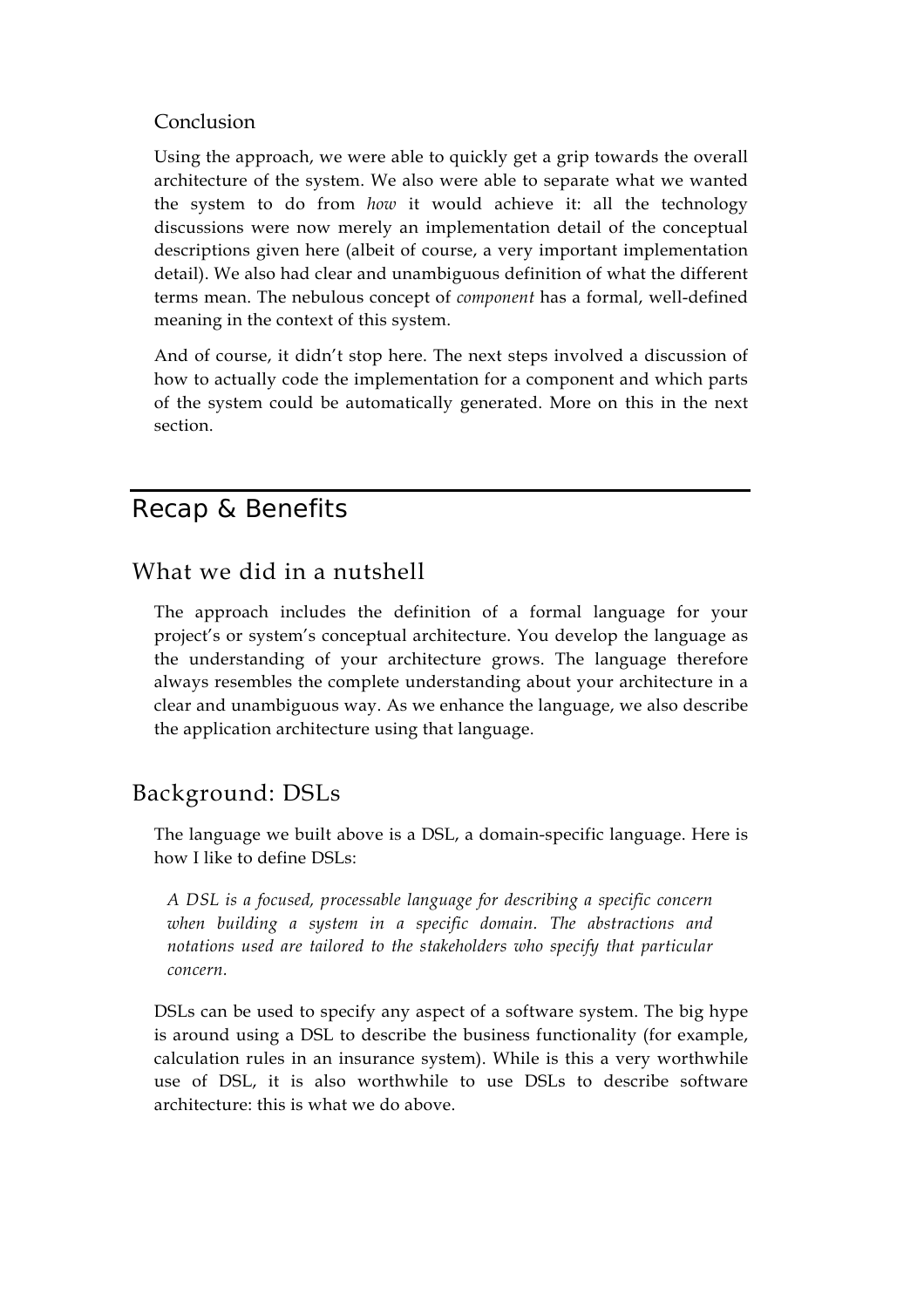So the architecture language built above – and the approach I am generally advocating in this paper – is to use DSL technology to define a DSL that expresses your architecture.

#### Benefits

Everybody involved will have clear understanding of the concepts used to describe the system. There's a clear and unambiguous vocabulary to describe applications. The created models can be analyzed and used as a basis for code generation (see below). The architecture is freed from implementation details, or in other words: conceptual architecture and technology decisions are decoupled, making both easier to evolve. We can also define a clear programming model based on the conceptual architecture (how to model and code components using all the architectural features defined above). Last but not least, the architect can now contribute directly to the project, by building (or helping to build) an artifact that the rest of the team can actually use.

## Why textual?

… or why not use a graphical notation? Textual DSLs have several advantages. First of all, languages as well as nice editors are much easier to build. Second, textual artifacts integrate much better with the existing developer tooling (CVS/SVN diff/merge) than graphical models based on some kind of repository. Third, textual DSLs are often more appreciated by developers, since "real developers don't draw pictures".

For aspects of the system where a graphical notation is useful to see relationships between architectural elements, you can use tools like Graphviz or Prefuse. Since the model contains the relevant data in a clear and unpolluted form, you can easily export the model data in a form that tools like GraphViz or Prefuse can read.

## Tooling

To make the approach introduced above feasible, you need tooling that supports the efficient definition of DSLs. We use openArchitectureWare's Xtext. Xtext does the following things for you:

- It provides a way of specifying grammars
- From this grammar the tool generates an antlr grammar to do the actual parsing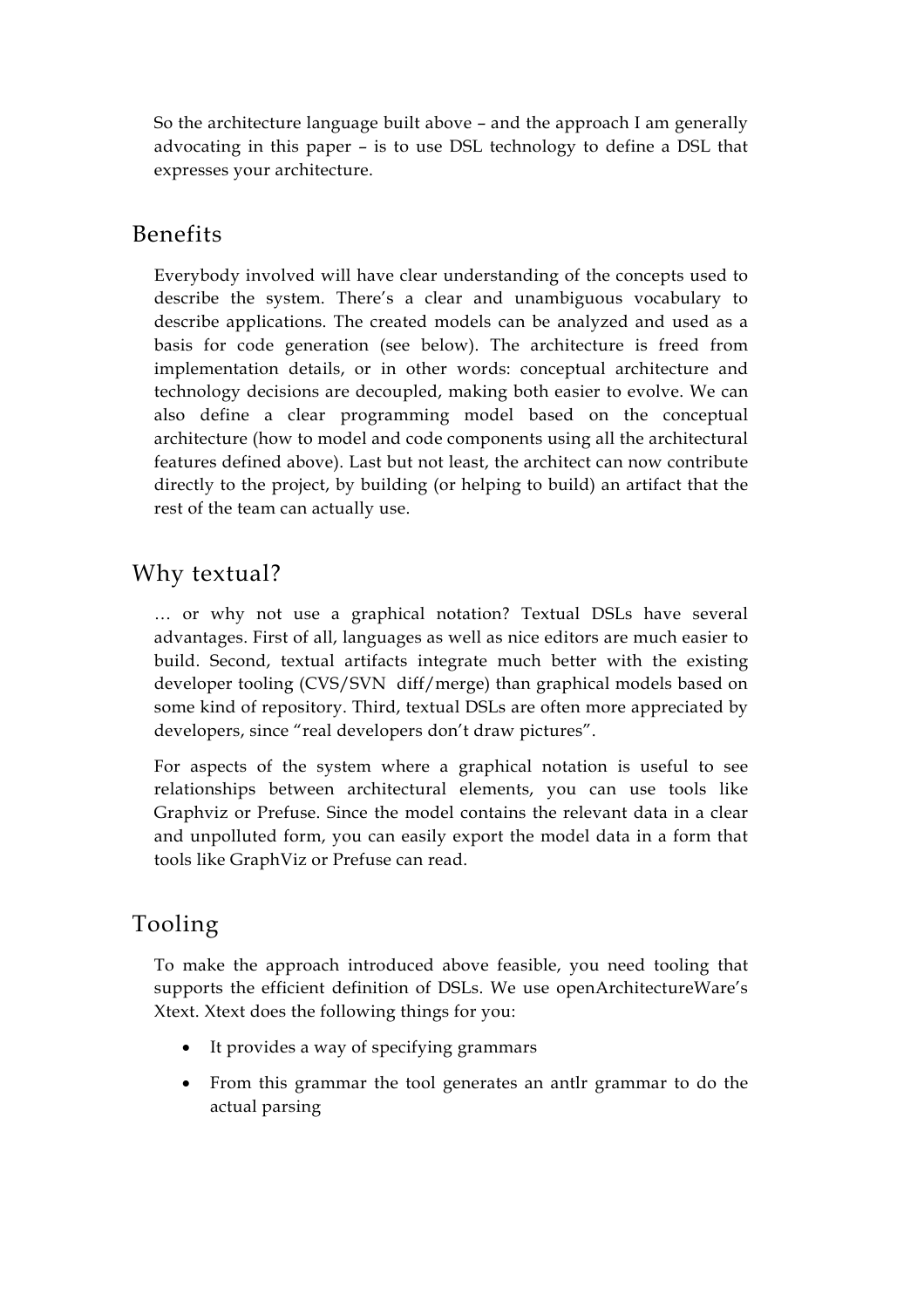- It also generates an EMF Ecore metamodel; the generated parser instantiates this metamodel from sentences of the language. You can then use all EMF-based tools to process the model
- You can also specify constraints based on the generated Ecore model. Constraints are specified using oAW's Check language (essentially a streamlined OCL)
- Finally, the tool also generates a powerful editor for your DSL that provides code folding, syntax coloring and customizable code completion as well as an outline view and cross-file *go-to-definition* and *find references*. It also evaluates your language constraints in real time and outputs error messages.

After a little bite of practice, Xtext gets out of your way and really allows you to specify the language as you understand architectural details and make architectural decisions. Customizing code completion might take a little bit longer, but you can do that when the language exploration phase has reached a plateau.

# Validating the Model

If we want to describe an architecture formally and correctly, we need to put validation rules into place that constrain the model even further than what can be expressed via the grammar. Simple examples include the typical name-uniqueness constraints, type checks or non-nullness. Expressing such (relatively) local constraints is straight forward using OCL or OCL-like languages.

However, we also want to verify more complex and less local constraints. For example, in the context of our story above, the constraints check that new versions of components and interfaces are actually compatible with their predecessor and hence can be used in the same context. To be able to implement such non-trivial constraints, two preconditions are necessary:

- The constraint itself must actually be formally describable, i.e. there must be some kind of algorithm that deteremines whether the constraint holds or not. Once you know the algorithm, you can implement it in whatever constraint language your tooling supports (in our case here, the OCL-like Xtend or Java)
- The other precondition is that the data that is needed to run the constraint-checking algorithm defined above is actually available in the model. For example, if you want to verify whether a certain deployment scheme is feasible, you might have to put the available network bandwidth and the timings of certain messages as well as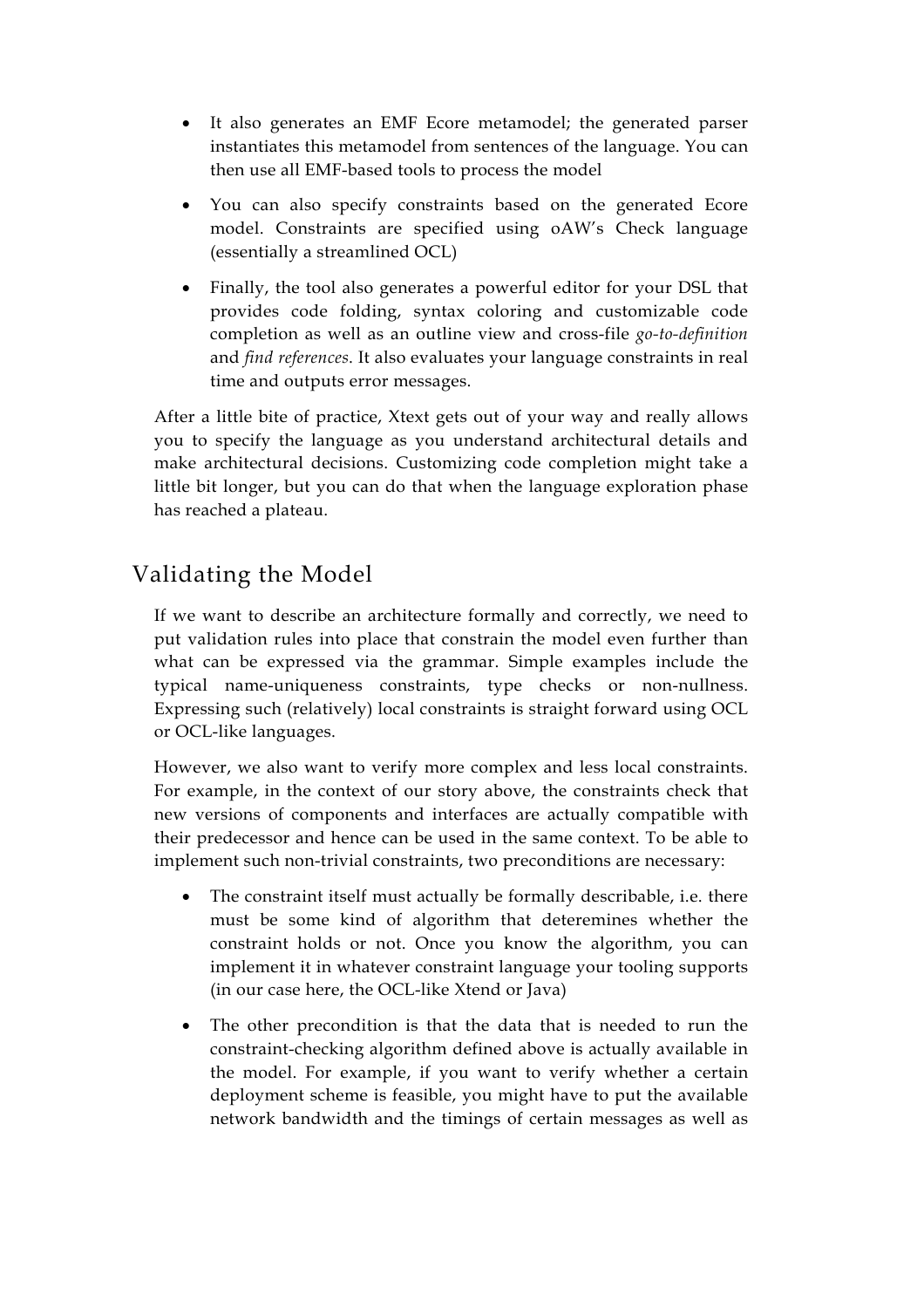the size of primitive date types into the model<sup>6</sup>. However, while capturing those data sounds like a burden, this is actually an advantage, since this is core architectural knowledge.

## Generating Code

 $\overline{a}$ 

It should have become clear from the paper that the primary benefit of developing the architecture DSL (and using it) is just that: understanding concepts by removing any ambiguity and defining them formally. It helps you understand your system and get rid of unwanted technology interference.

But of course, now that we *have* a formal model of the *conceptual architecture* (the language) and also a formal description of system(s) we're building (the sentences (or models) defined using the language) we might as well use it to do more good:

- We generate an API against which the implementation is coded. That API can be non-trivial, taking into account the various messaging paradigms, replicated state, etc. The generated API allows developers to code the implementation in a way that does not depend on any technological decisions: the generated API hides those from the component implementation code. We call this generated API and the set of idioms to use it the programming model.
- Remember that we expect some kind of component container or middleware platform to run the components. So we also generate the code that is necessary to run the components (incl. their technology-neutral implementation) on the implementation technology of choice. We call this layer of code the technology mapping code (or glue code). It typically also contains a whole bunch of configuration files for the various platforms involved. Sometimes this requires addition "mix in models" that specify configuration details for the platform. As a side effect, the generators capture best practices in working with the technologies you've decided to use.

It is of course completely feasible to generate APIs for several target languages (supporting component implementation in various languages) and/or generating glue code for several target platforms (supporting the execution of the same component on different middleware platforms). This nicely supports potential multi-platform requirements, and also provide a way to scale or evolve the infrastructure over time.

<sup>6</sup> you might actually want to put them into a different file, so this aspect does not pollute the core models. But this is a tooling issue.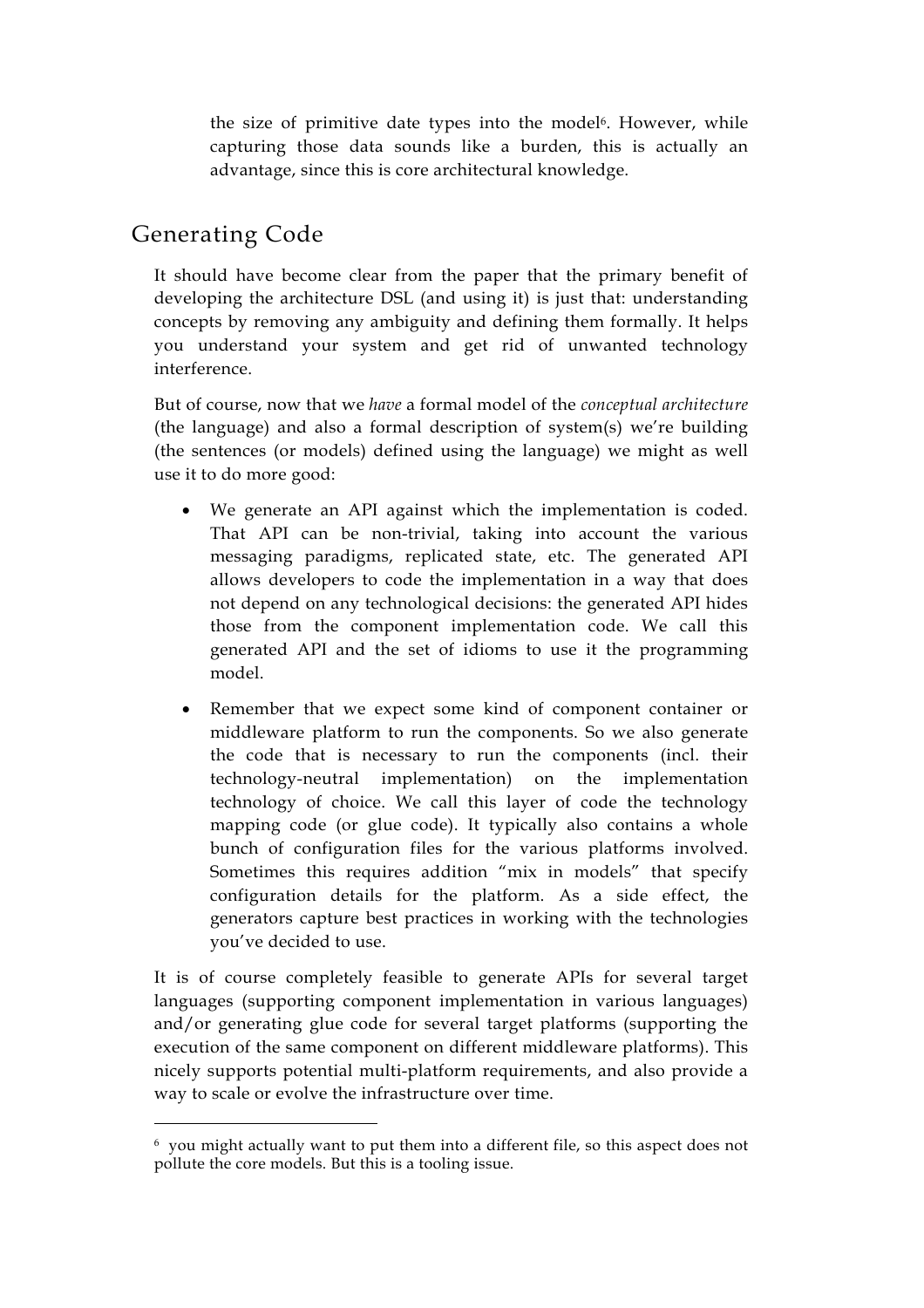Another note worth making is that you typically generate in several phases: a first phase uses type definitions (components, data structures, interfaces) to generate the API code so you can code the implementation. A second phase generates the glue code and the system configuration code. As a consequence, it is often sensible to separate type definitions from system definitions in models: they are used at different times in the overall process, and also often created, modified and processed by different people.

In summary, the generated code supports an efficient and technology independent implementation, and hides much of the underlying technological complexity, making development more efficient.

#### How does this compare to ADLs and UML?

Describing architecture with formal languages is not a new idea. Various communities recommend using Architecture Description Languages (ADLs) or the Unified Modeling Language (UML) for describing architecture. Some even (try to) generate code from the resulting models. However, all of those approaches advocate using *existing generic* languages for documenting the architecture (although some of them, including the UML, can be customized).

However (as you probably can tell from the story above) this *completely misses the point*! I don't see much benefit in shoehorning your architecture description into the (typically very limited) constructs provided by predefined/standardized languages. One of the core activities of the approach explained is this paper is the process of actually *building your own language to capture your system's conceptual architecture*. Adapting your architecture to the few concepts provided by the ADL or UML is not very helpful.

A note on UML and profiles: yes, you could use the approach explained above with UML, building a profile as opposed to a textual language. I have done this in several projects and my conclusion is that it doesn't work well in most environments. Here are some of the reasons:

- Instead of thinking about your architectural concepts, working with UML requires you to think more about how you can use UML's existing constructs to more or less sensibly express your intentions. That's the wrong focus!
- Also, UML tools typically don't integrate very well with your existing development infrastructure (editors, CVS/SVN, diff/merge). That's not much of a problem when you use UML during some kind of analysis or design phase, but once you use your models as source code (they accurately reflect the architecture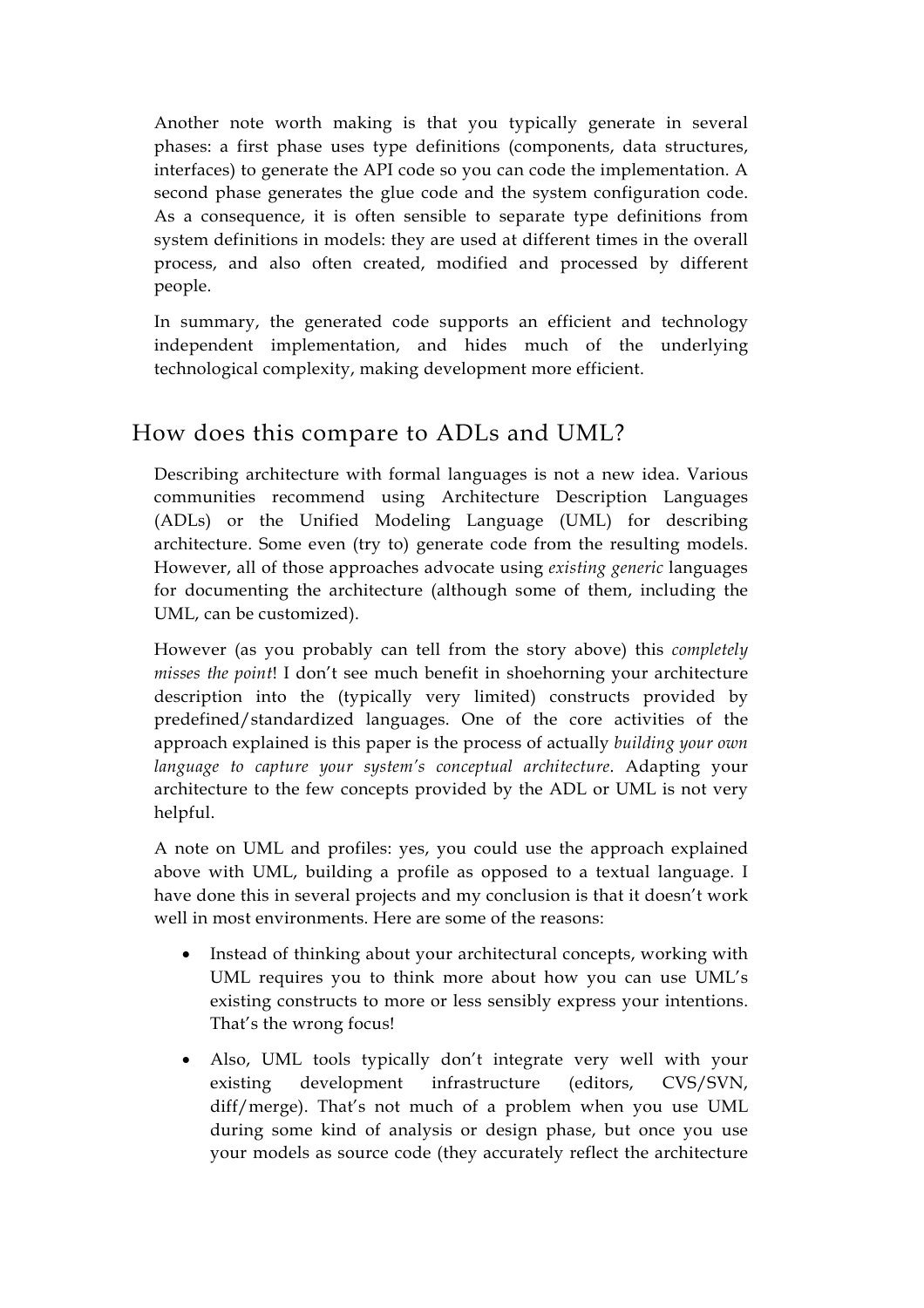of your system, and you generate real code from them) this becomes a big issue.

• Finally, UML tools are often quite heavyweight and complex, and are often perceived as "bloatware" or "drawing tools" by "real" developers. Using a nice textual language can be a much lower acceptance hurdle.

## Why not simply use a programming language

Architectural abstractions, such as messages or components are not first class citizens in today's 3GL programming languages. Of course you can use classes to represent all of them. Using annotations (also called attributes) you can even associate meta data to classes and some of their contents (operations, fields). Consequently, you can express quite a lot with a 3GL, somehow. But this approach has problems:

- Just like in the case of UML explained above, this approach forces you to shoehorn clear domain specific concepts into prebuilt abstractions. In many ways, annotations/attributes are comparable to UML stereotypes and tagged values, and you will experience similar problems.
- Analyzability of the model is limited. While there are tools like Spoon for Java, there is nothing easier to work with and process than a formal model.
- Finally, expressing things with "architecture-enhanced Java or C#" also means that you are tempted to mix architectural concerns with implementation concerns. This blurs the clear distinction, and potentially sacrifices technology independence.

#### My Notions of Components

There are many (more or less formal) definitions of what a components is. They range from *a building block of software systems* to *something with explicitly defined context dependencies* to *something that contains business logic and is run inside a container*.

My understanding (notice I am not saying I have a real definition) is that a component is the *smallest architecture building block*. When defining a system's architecture, you don't look *inside* components. Components have to specify all their architecturally relevant properties declaratively (aka in meta data, or models). As a consequence, components become analyzable and composable by tools. Typically they do run inside a container that serves as a framework to act on the runtime-relevant parts of the meta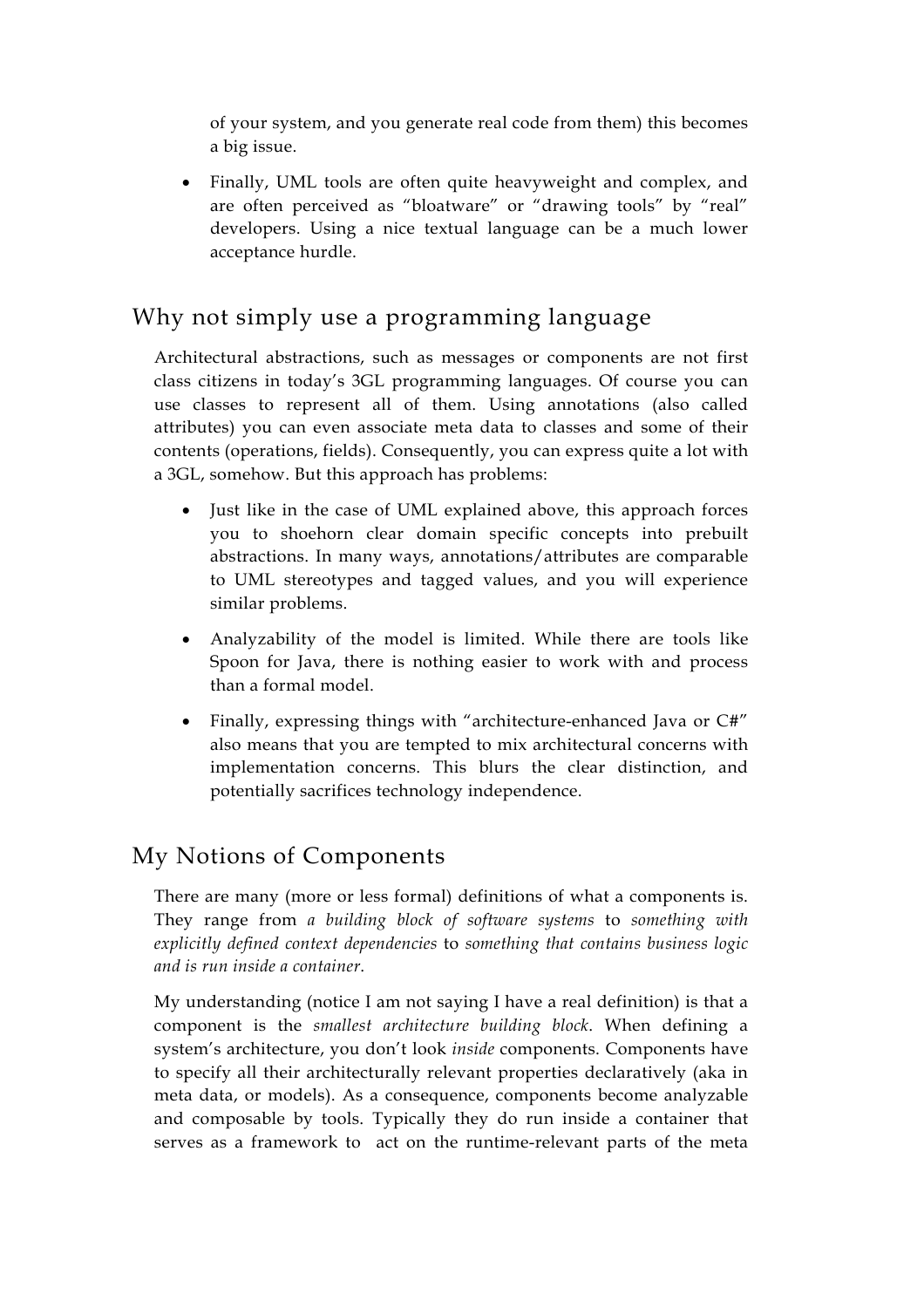data. The component boundary is the level at which the container can provide technical services such as as logging, monitoring, or failover.

I don't have any specific requirements towards what meta data a component actually contains (and hence, which properties are described). I think that the concrete notion of components has to be defined for each (system/platform/product line) architecture. And this is exactly what we do with the language approach introduced above.

# Component Implementation

By default, component implementation happens manually. The implementation code is written against the generated API code introduced in the previous section, Developers add manually-written code to the component skeleton, either by adding the code directly to the generated class, or – a much better approach – by using other means of composition such as inheritance or partial classes.

However, there are other alternatives for component implementation that do not use a 3GL programming language for component implementation, but instead use formalisms that are specific to the kind of behavior that should be specified.

- Behavior that is very regular can be implemented using the generator, after parameterizing it in the model by setting a small number of well-defined variability points. Feature models are good at expressing the variabilities that need to be decided so that an implementation can be generated.
- For state-based behavior, state machines can be used.
- For things such as business rules, you can define a DSL that directly express these rules and use a rules engine to evaluate them. Several rule engines are available off-the-shelf.
- For domain-specific calculations, such as those common in the insurance domain, you might want to provide a specific notation that supports the mathematical operations required for the domain directly. Such languages are often interpreted: the component implementation technically consists of an interpreter that is parameterized with the program it should run.

There is also the alternative of using Action Semantics Languages (ASLs). However, it is important to point out that they don't provide domainspecific abstractions, they are generic in the same way as for example UML is a generic modeling language. However, even if you use more specific notations, there might still be a need to specify small snippets of behavior generically. A good example are actions in state machines.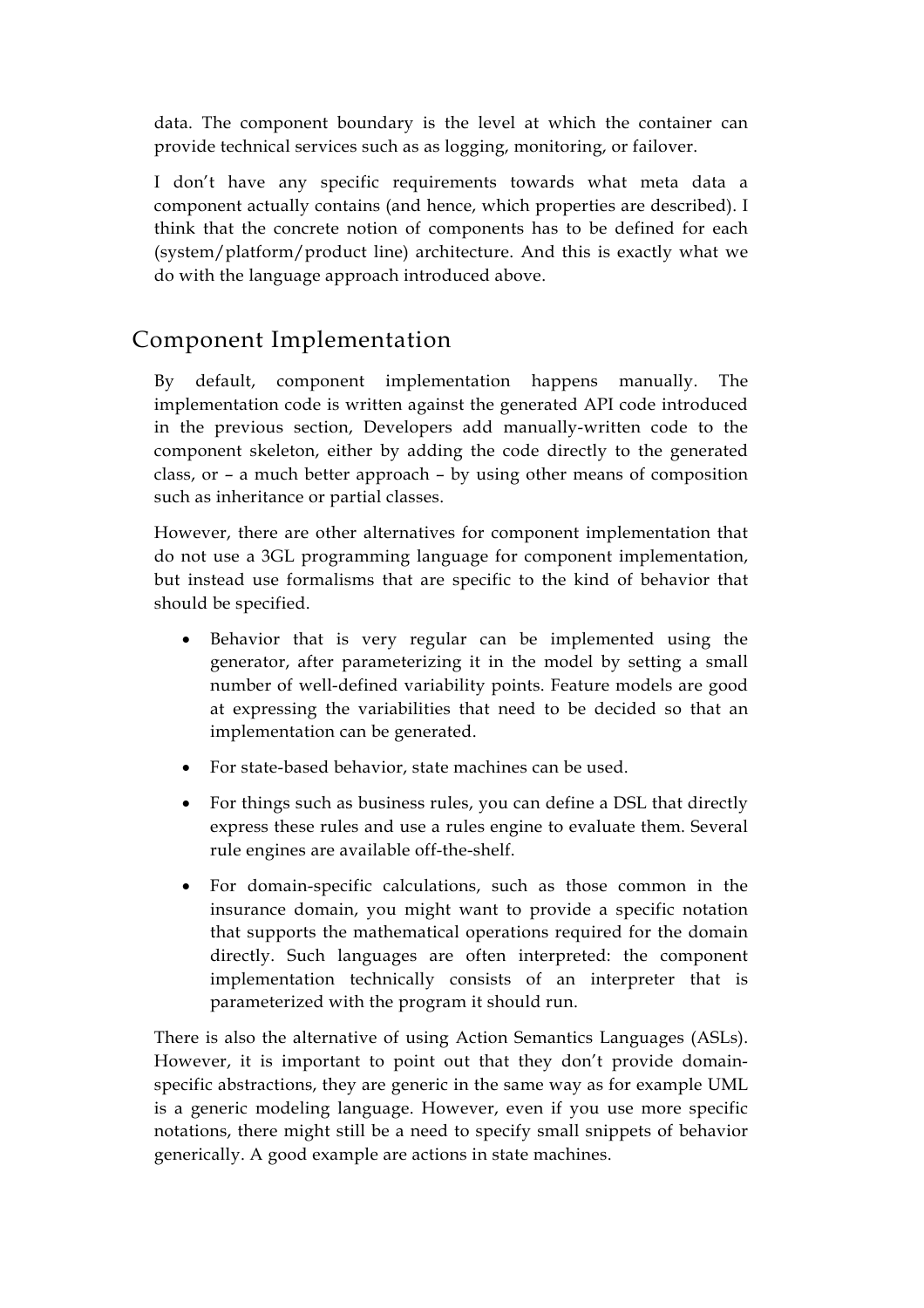To combine the various ways of specifying behavior with the notion of components, it is useful to define various kinds of components, using subtyping at the metalevel, that each have their own notation for specifying behavior. The following diagram illustrates the idea.



Since component implementation is about behavior, technically, it is often useful to use an interpreter encapsulated inside the component.

As a final note, be aware that the discussion in this section is only really relevant for application-specific behavior, not for all implementation code. Huge amounts of implementation code is related to the technical infrastructure – remoting, persistence, workflow and so on – of an application, and can be derived from the architectural models.

## The Role of Patterns

Patterns are an important part of today's software engineering practice. They are a proven way of capturing working solutions to recurring problems, including their applicability, trade-offs and consequences. So how do patterns factor into the approach described above?

- Architecture Patterns and Pattern Languages describe blueprints for architectures that have been used successfully. They can serve as an inspiration for building you own system's architecture. Once you have decided on using a pattern (and have adapted it to your specific context) you can make concepts defined in the pattern first class citizens of your DSL. In other words, patterns influencethe architecture, and hence the grammar of the DSL.
- Design Patterns, as their name implies, are more concrete, more implementation-specific than architectural patterns. It is unlikely that they will end up being central concepts in your architecture DSL. However, when generating code from the models, your code generator will typically generate code that resembles the solution structure of a number of patterns. Note, however, that the generator cannot decide on whether a pattern should be used: this is a tradeoff the (generator) developer has to make manually.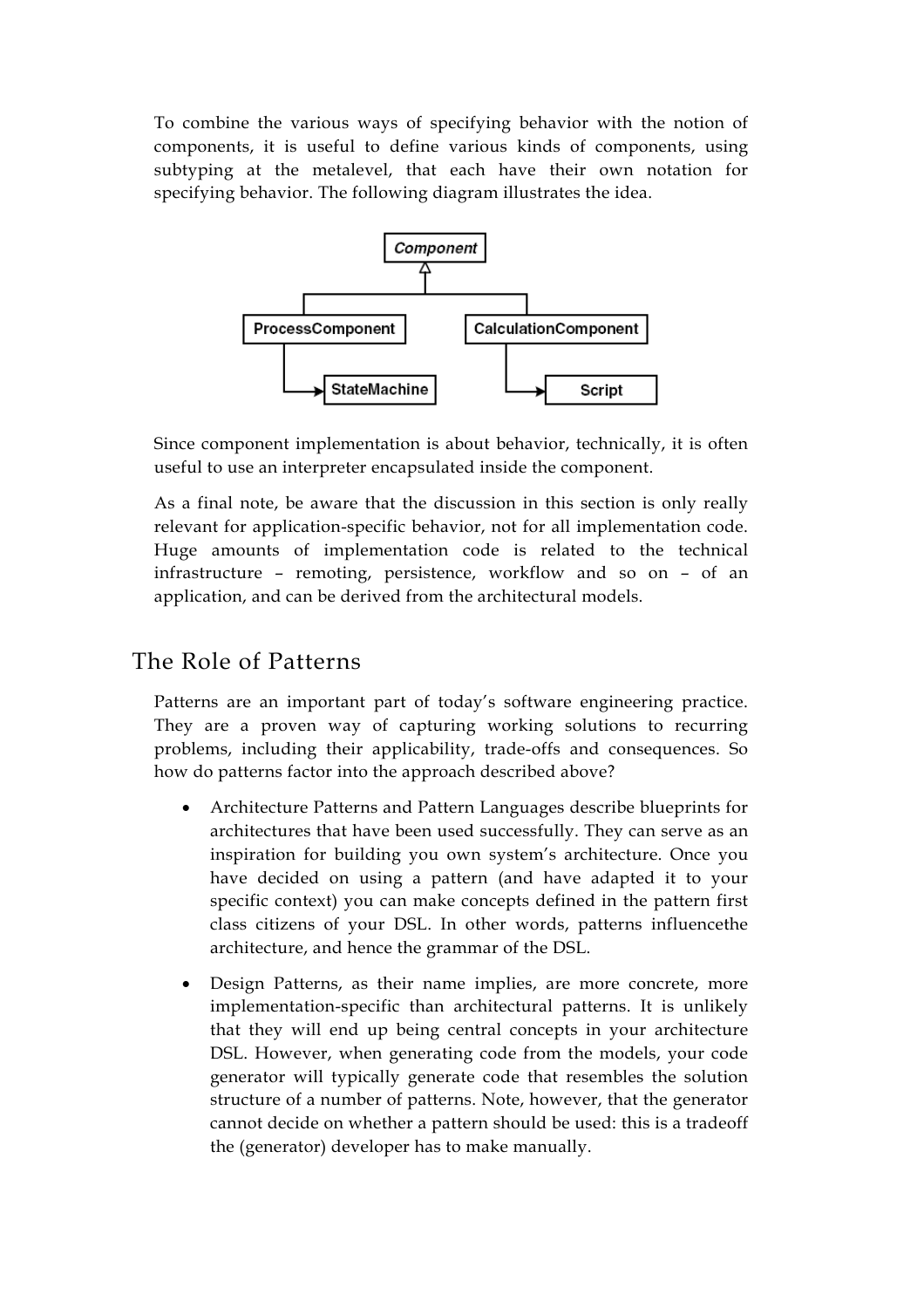When talking about DSLs, generation and patterns, it is important to mention that you cannot completely automate patterns! A pattern doesn't just consist of the solution's UML diagram! Significant parts of a pattern explain which forces affect the pattern's solution, when a pattern can be applied and when it cannot, as well as the consequences of using the pattern. A pattern often also documents many variations of itself that may all have different advantages and disadvantages. A pattern that has been implemented in the context of a transformation does not account for these aspects – the developer of the transformations must take them into account, assess them and make decisions accordingly.

#### What needs to be documented?

I advertise the above approach as a way to formally describe your system's conceptual and application architecture. So, this means it serves as some kind of documentation, right?

Right, but it does not mean that you don't have to document anything else. Here's a bunch of things you still need to document:

- **Rationales/Architectural Decisions:** the DSLs describe *what* your architecture(s) look like, but it does not explain *why*. You still need to document the rationales for your architectural and technological decisions. Typically you should refer back to your (non-functional) requirements here. Note the the grammar is a really good baseline. Each of the constructs in your architecture DSL grammar results from a number of architectural decisions. So if you explain for each grammar element why it is there (and why maybe certain other alternatives have not been chosen) you are well on your way wrt. to documenting the important architectural decisions. A similar approach can be used for the application architecture, i.e. the instances of the DSL.
- **User Guides:** A language grammar can serve as a well-defined and formal way of capturing an architecture, but it is not a good teaching tool. So you need to create tutorials for your users (i.e. the application programmers) on how to use the architecture. This includes what and how to model (using your DSL) and also how to generate code and how to use the programming model (how to fill in the implementation code into the generated skeletons).

There are more aspects of an architecture that might be worth documenting, but the above two are the most important.